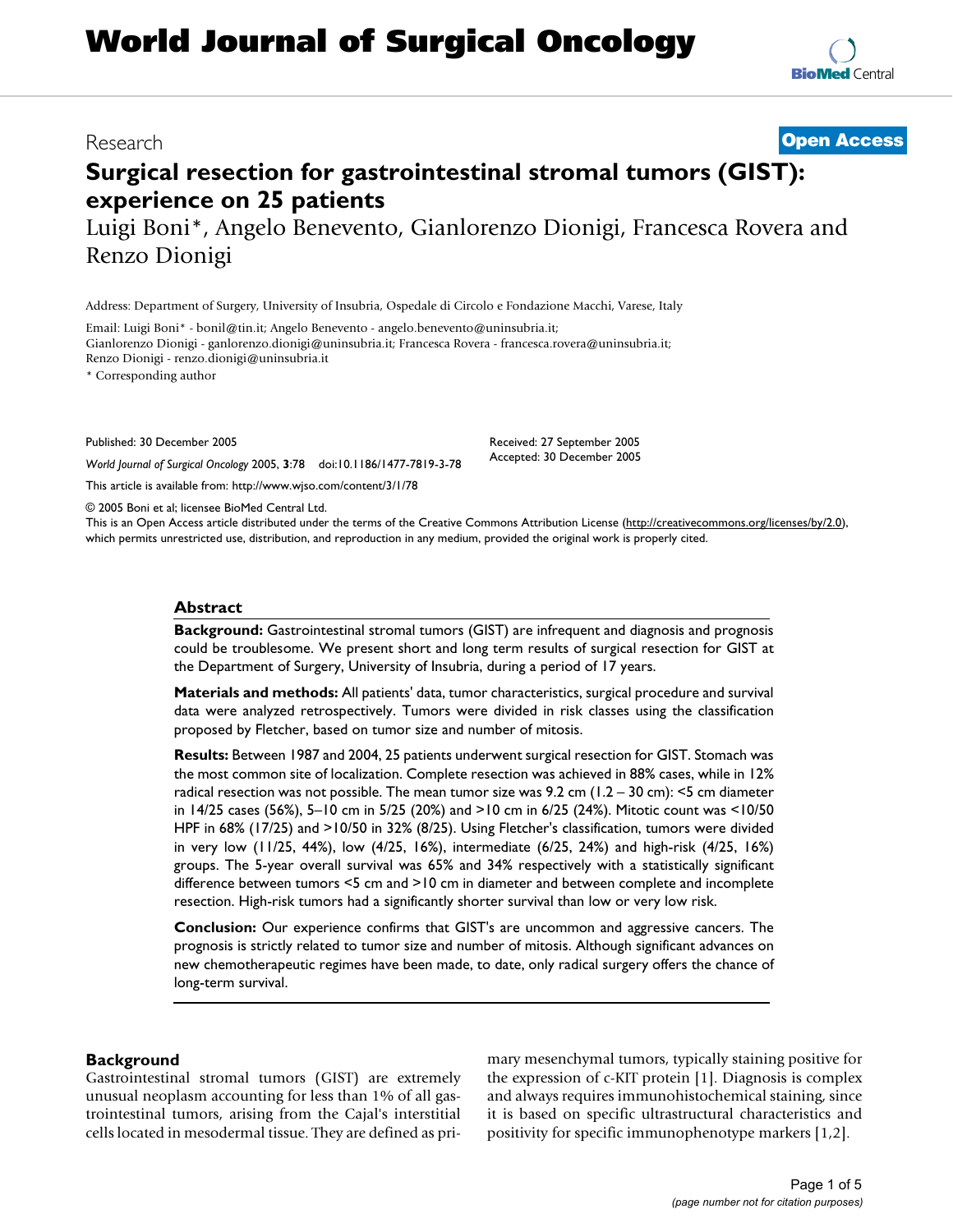**Table 1: Proposed approach for defining risk of aggressive behavior in GIST, by Fletcher [2]**

|                   | <b>Tumor Size (cm)</b> | Mitotic count    |
|-------------------|------------------------|------------------|
| Very low risk     | < 2 cm                 | $<$ 5/50 HPF     |
| Low risk          | $2-5$ cm               | $<$ 5/50 HPF     |
| Intermediate risk | $< 5 \text{ cm}$       | 6-10/50 HPF      |
|                   | $5-10$ cm              | $<$ 5/50 HPF     |
| High risk         | > 5 cm                 | $> 5/50$ HPF     |
|                   | $>10 \text{ cm}$       | any mitotic rate |
|                   | any size               | $>10/50$ HPF     |

Overall survival after surgical resection and clinical behavior of GIST are depending to tumor size and mitotic count, regardless their benign or malignant microscopic features [3]. Fletcher *et al* [2] divided GIST in different classes of risk, based on the analysis of prognostic factors [4,5] classifying these tumors in different "risk classes".

Despite recent advances in chemotherapeutic regimens, such as introduction of targeted therapy with inhibitors of tyrosine kinase receptors [6], surgical resection is still considered the treatment of choice for GIST [7].

We present short and long-term results of surgical resection of patients suffering from different types of GIST over a period of 17 years.

#### **Materials and methods**

Between 1987 and 2004, 25 patients (15 male and 10 female, mean age of  $69 \pm 8$  years, range 34–80) underwent surgical resection for different type of GIST. The tumors were located in the stomach, small bowel, large bowel and peritoneum in 10, 10, 2 and 3 patients respectively.

All patients' data, tumor characteristics, surgical procedure, intra and postoperative complications, as well as follow-up and survival data, was entered in a specifically designated computer data base and was analyzed retrospectively.

Histopathological examination of surgical specimens was carried out using standard hematoxylin and eosin staining as well as specific immunohistochemical techniques allowing the identification of tumor's grade (low, moderate, and high), size, cellular pattern, stromal background, stage and number of mitosis at high-power field (HPF).

Using the standard histological classifications [3], 9/25 (36%) tumors were considered malignant, 2/25 (8%) of uncertain behavior (border line) and 16/25 (64%) benign.

The mean tumor size was  $9.4 \text{ cm}$  (range  $1.2 - 30 \text{ cm}$ ):  $\lt 5$ cm diameter in 14/25 (56%) cases, 5–10 cm in 5/25  $(20\%)$  and >10 cm in the remaining  $6/25$  cases  $(24\%)$ .

Mitotic count was low (<10/50 High-Power Field) in 68% (17/25) of the tumors and was high (>10/50 High-Power Field) in the remaining cases (32% 8/25).

Using the "risk of aggressive behavior" classification proposed by Fletcher *et al* [2] (Table 1) tumors were classified as very low (11/25, 44%), low (4/25, 16%), intermediate (6/25, 24%) and high-risk (4/25, 16%). In the last 12 patients c-KIT analysis have been performed and all but one have been found to be positive.

Five out of 25 patients (20%) were affected by significant coexisting malignancy: mesocolic located tumor associated with lung cancer (one patient); adenocarcinoma of the stomach (three patients) and, finally, cancer of the left colon was associated to pelvic GIST (one patient). These patients, even if both tumors were resected, were excluded from the survival analysis.

Clinical follow-up recorded late postoperative complications, recurrence (local and distant) and actuarial survival based on Kaplan-Meier method.

#### **Results**

All patients underwent surgical resection. Table 2 describes the surgical procedure performed in relation to

| Site (n)         | <b>Procedure</b>                                                         | <b>Complete/incomplete</b> |
|------------------|--------------------------------------------------------------------------|----------------------------|
| Stomach (10)     | Local resection = $6(60%)$                                               | Macroscopically complete   |
|                  | Partial gastrectomy = $3(30%)$                                           | Macroscopically complete   |
|                  | Local resection $+$ excision of diaphragmatic tumor deposits $= 1$ (10%) | Incomplete                 |
| Small bowel (10) | Local resection = $4(40%)$                                               | Macroscopically complete   |
|                  | Small bowel resection = $6(60%)$                                         | Macroscopically complete   |
| Peritoneum (3)   | Local resection = $1$ (33.3%)                                            | Macroscopically complete   |
|                  | Bulky excision $= 2$ (66.7%)                                             | Incomplete                 |
| Colon $(2)$      | Local resection = $1(50%)$                                               | Macroscopically complete   |
|                  | Left colon resection + pelvic metastasectomy = $1$ (50%)                 | Incomplete                 |

#### **Table 2: Surgical procedures for resection of GIST**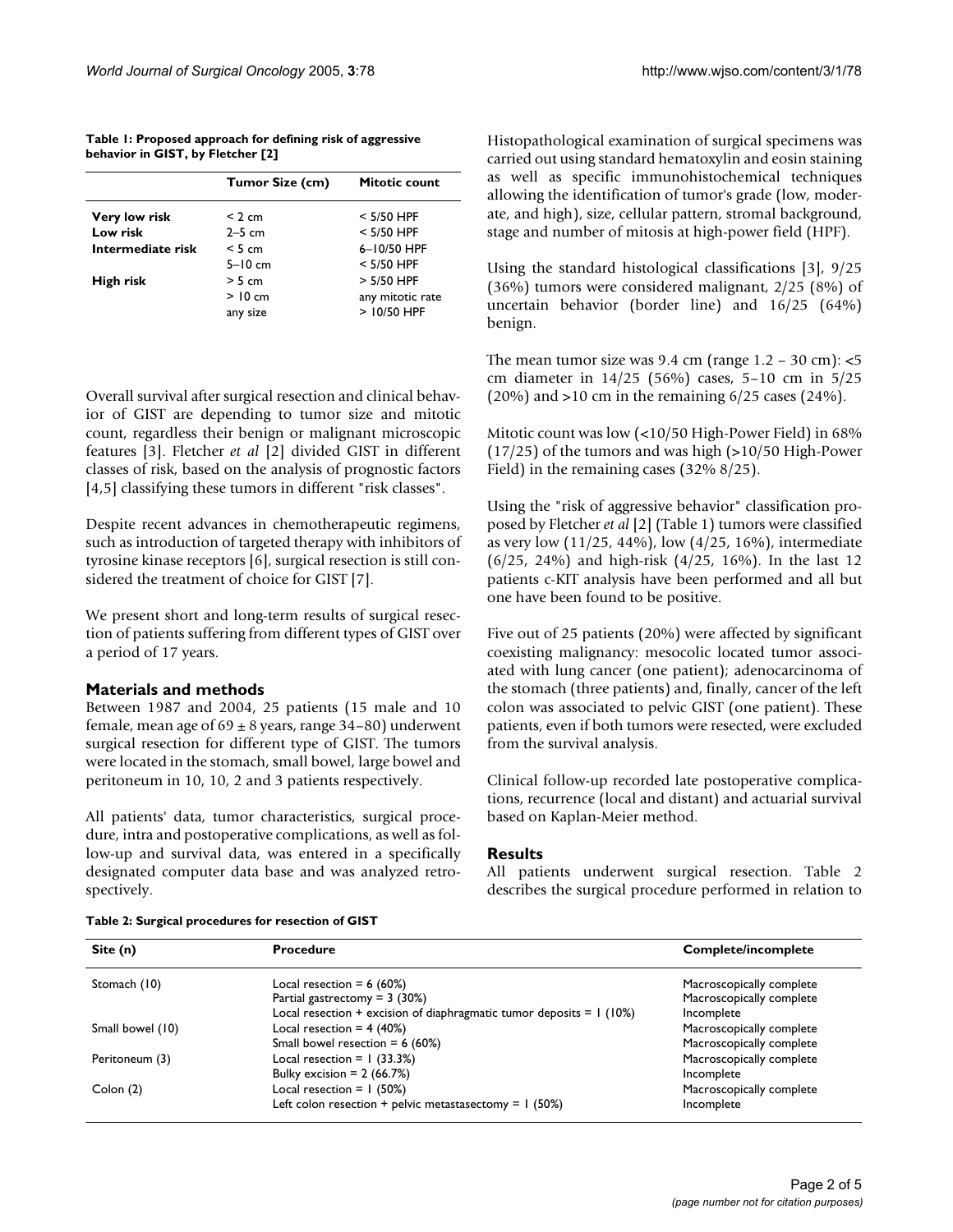

tumor. Kaplan Meier survival curves showing overall survival **Figure 1** Kaplan Meier survival curves showing overall survival.

the site of the tumor. Macroscopically complete resection was achieved in 22/25 (88%) cases and in all these cases GIST belonged to either the very low, low or intermediate risk classes.

In 3/25 (12%) cases, radical resection was not possible due to diffuse disease (2 cases) or local infiltration (1 cases) and the final histopathology described the specimens as malignant, high-risk GIST (Table 1). There was no intra or postoperative mortality. In one case (5.2%) accidental intraoperative spleen damage occurred that was treated by splenorraphy.

Postoperative mortality rate was 32% (8/25). Four cases died of wound infection, two of lung atelectasis, one of pleural effusion and one of central venous catheter infection. The mean follow-up period was  $54 \pm 10$  months (range 22–120).

The 5 and 10-year overall actuarial survival using the Kaplan-Meier curve was 65% (standard error 21%) and 34% respectively (standard error 13%) with a mean survival of  $85 \pm 16$  months (Figure 1).

The mean survival was  $126 \pm 23$  months for tumors  $\lt 5$ cm, 81  $\pm$  16 for tumors 5–10 cm and 43  $\pm$  12 for tumors >10 cm (Figure 2). Difference between <5 cm and >10 cm was statistically significant ( $p < 0.05$ ; log rank test).

Mean actuarial survival after complete and incomplete resection was  $105 \pm 19$  versus  $43 \pm 12$  months respectively (Figure 3) and this difference was statistically significant (p < 0.05, log rank test). High-risk tumors had a signifi-





cantly shorter survival than low and very low risk tumors (mean 43 versus 144 months,  $p < 0.01$ ). There was no statistically significant difference in survival by the location of tumors.

#### **Discussion**

Gastrointestinal stromal tumors are rare neoplasm that may arise virtually in any part of the gastrointestinal tract. It has been recently proposed that GISTs may develop from the interstitial cells of Cajal [1], since the same immunohistochemical markers can identify GIST. Presence of CD34 antigen and the c-KIT proto-oncogene (CD117) represent the histological features of these tumors [1,3,8].

Other studies [1-3,8] also demonstrated the diagnostic role of c-KIT expression, now considered a highly specific marker for GISTs. c-KIT expression can also be used for medical therapy [2], since new drugs, (STI-571 imatinib), is characterized by a selective action on tyrosine kinase receptors, and it has been recently used with good results [6,12,13].

C-KIT always immunostains positively in GISTs, with very rare exceptions, due to artifacts, sampling errors, lack of kit caused by clonal evolution or mutations [2]. Furthermore c-KIT expression is extremely helpful to validate diagnosis of GIST in case of extra-gastrointestinal localization (omentum, mesentery, retroperitoneum or elsewhere in the abdominal cavity) [2].

In our experience the stomach was the most common site of GIST location, followed by small bowel and other loca-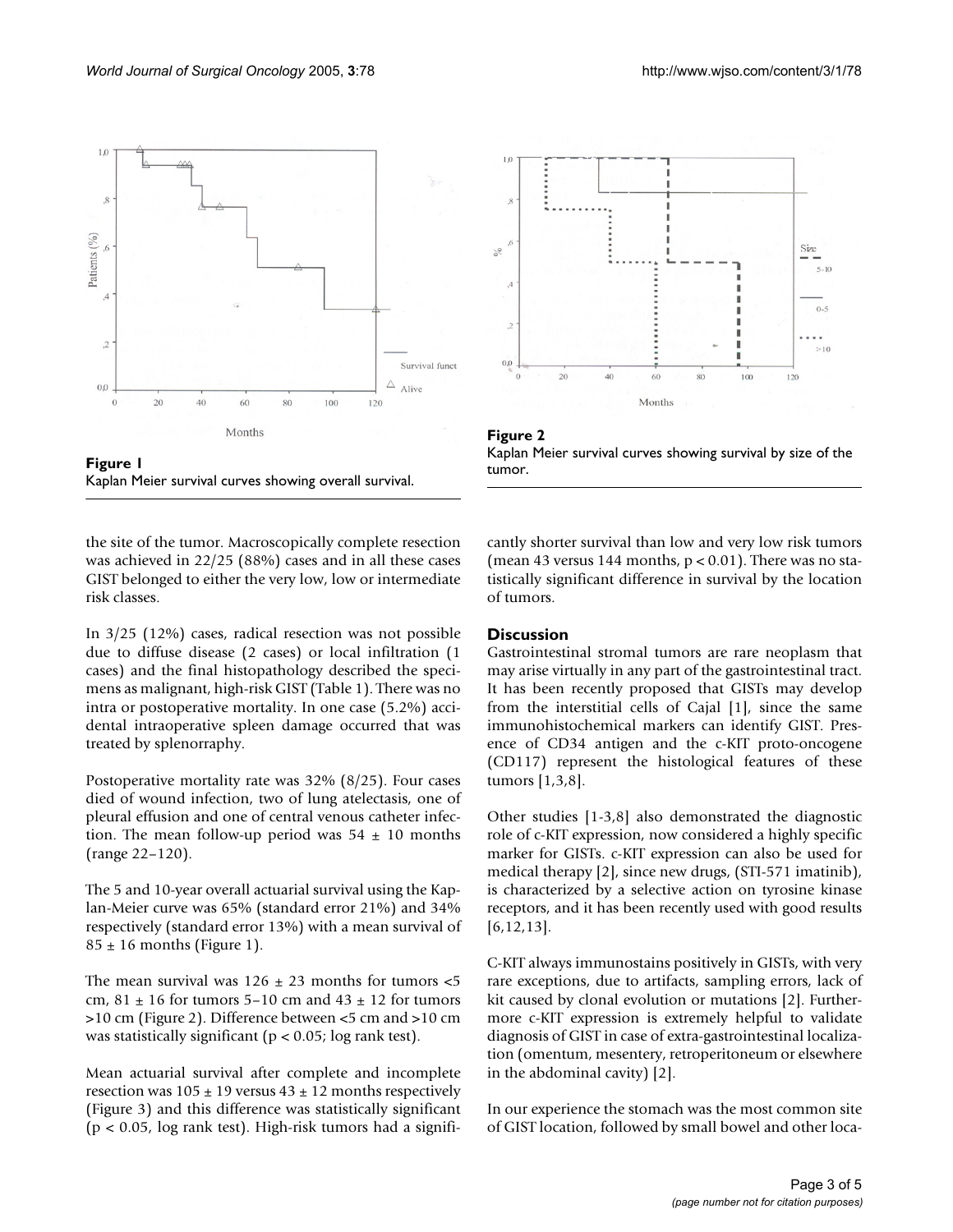

**Figure 3** Kaplan Meier survival curves showing survival by completeness of excision.

tions (Table 1): these results are in keeping with those found in larger series [9].

Brennan *et al*, in 200 patients found no correlation between tumor's site of origin and survival. Opposite results have been reported by Lillemoe *et al* [10], in 133 resected GIST, where survival was, indeed in relationship with tumors' site.

There are difficulties to classify benign or malignant GIST using the standard criteria commonly used for other tumors and most authors agree that tumors size and the number of mitoses at HPF are the most important factors related to prognosis [2,3,5]. These findings allowed Fletcher *et al* [2], to propose a "risk of aggressive behavior" classification of GIST considering only size and HPF mitotic count (Table 1).

Surgical resection is still "the gold standard treatment" for GISTs, allowing to reach a cumulative 3–5 years survival of almost 50% and 35% respectively [1,3,4]; these findings are confirmed by our series (Figure 1).

Our study confirms that size of the tumors as well as mitotic count are highly related to the prognosis: patients suffering from GISTs less than 5 cm in diameter have a significantly longer survival than patients with bigger tumors:  $126 \pm 23$  months for tumor <5 cm,  $81 \pm 16$  for 5– 10 cm and  $43 \pm 12$  for >10 cm GIST (Chart 2) (p < 0.05).

Similar results have been reported by Brennan *et al*, [4] as well as other authors [7].

Using the "risk of aggressive behavior classification" (Table 1) [2] for our patients, we confirmed that low number of mitosis at HPF are related to prognosis: we found a significantly longer survival in very low and low risk group compared with high risk group ( $p < 0.05$ ).

In our experience macroscopically complete resection was possible in 21/25 cases (84%) (Table 2); the presence of residual tumor was significantly related to early recurrence and short survival (Figure 3).

The negative effect of macroscopic residual tumor is well known: Ott *et al*, [7] and Brennan *et al*, [4] found a significantly longer 5 year survival rate when GIST were completely removed (42% versus 9%).

We found no difference in term of survival considering different tumor locations, but the prognostic significance of the site of origins in term of survival is still controversy. While Brennan *et al*'s [4], finding are in keeping with ours, results from the 164 patients treated at the Johns Hopkins Hospital showed longer survival for esophageal and duodenal located GIST [10].

Since approximately 50% of the patients will not survive more than 5 years even when complete resection is achieved, several chemo-radiotherapeutic adjuvant regimens have been proposed.

As these tumors mainly arise in gastrointestinal tract and irradiation may produce severe damage on adjacent organs, radiotherapy seems to be indicated only to prevent local recurrence in selected cases of rectal GISTs [7,11].

A combined European/Australian study [2,12] has been started, in order to test the effectiveness of a new chemotherapy regimen based on imatinib mesylate STI-571: a tyrosine kinase receptors inhibitor [6], highly selective on GISTs and able to perform a "target" therapy, based on the c-KIT expression (CD117) of these tumors. Preliminary results of the first phase trials demonstrated up to 80% of partial response in patients suffering from metastatic or recurrent GISTs treated by imatinib.

Similar results have been obtained in a phase II and III study, started in the United States, on unresectable or metastatic GISTs [2,13].

An adjuvant or palliative therapy by oral administration of imatinib is now considered mandatory for unresectable or metastatic diseases as suggested by a recent and extensive review by Bucher *et al* [14], while its role in potentially resectable GITS or as neo-adjuvant regimes has to be demonstrated yet.